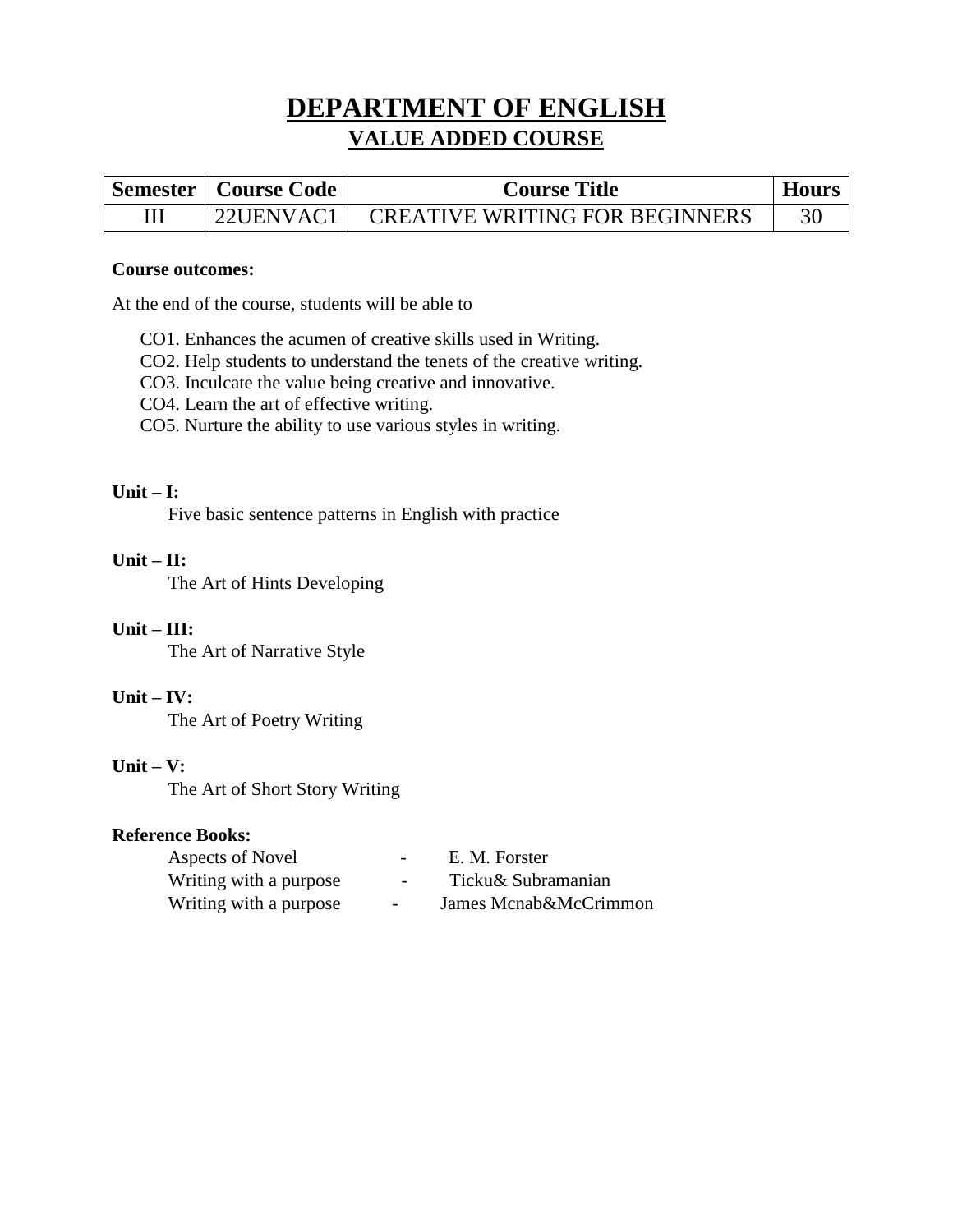| <b>Semester   Course Code  </b> | <b>Course Title</b>       | <b>Hours</b> |
|---------------------------------|---------------------------|--------------|
| 22HENVAC2                       | THE ART OF REVIEW WRITING |              |

#### **Course outcomes:**

#### **At the end of the course, students will be able to**

- CO.1 Gain familiarity towards the art of review writing.
- CO.2 Enhance the power of critical thinking.
- CO.3 Develop the ability to appreciate literary masterpieces.
- CO.4 Nurture the individual acumen of analyzing and reviewing.
- CO.5 Appreciate various art forms and its transformative power.

#### **Unit – I:**

Features of Review Writing

### **Unit – II:**

Review of Poetry

#### **Unit – III:**

Review of Fiction and Non-fiction.

### **Unit – IV:**

Review of Drama

#### **Unit – V:**

Review of Film

#### **Reference Books:**

The Craft of Writing The Craft of Writing The Craft of Writing The Craft of Writing The Craft of Writing The Craft of Writing The Craft of Writing The Craft of Writing Theorem 2012 Writing With A Purpose **Figure 2** Jaya SasikumarChampaTickoo How to write anything : A Complete Guide - Laura Brown Modern Journalism Reporting and Writing - Diwakar Sharma

- 
-